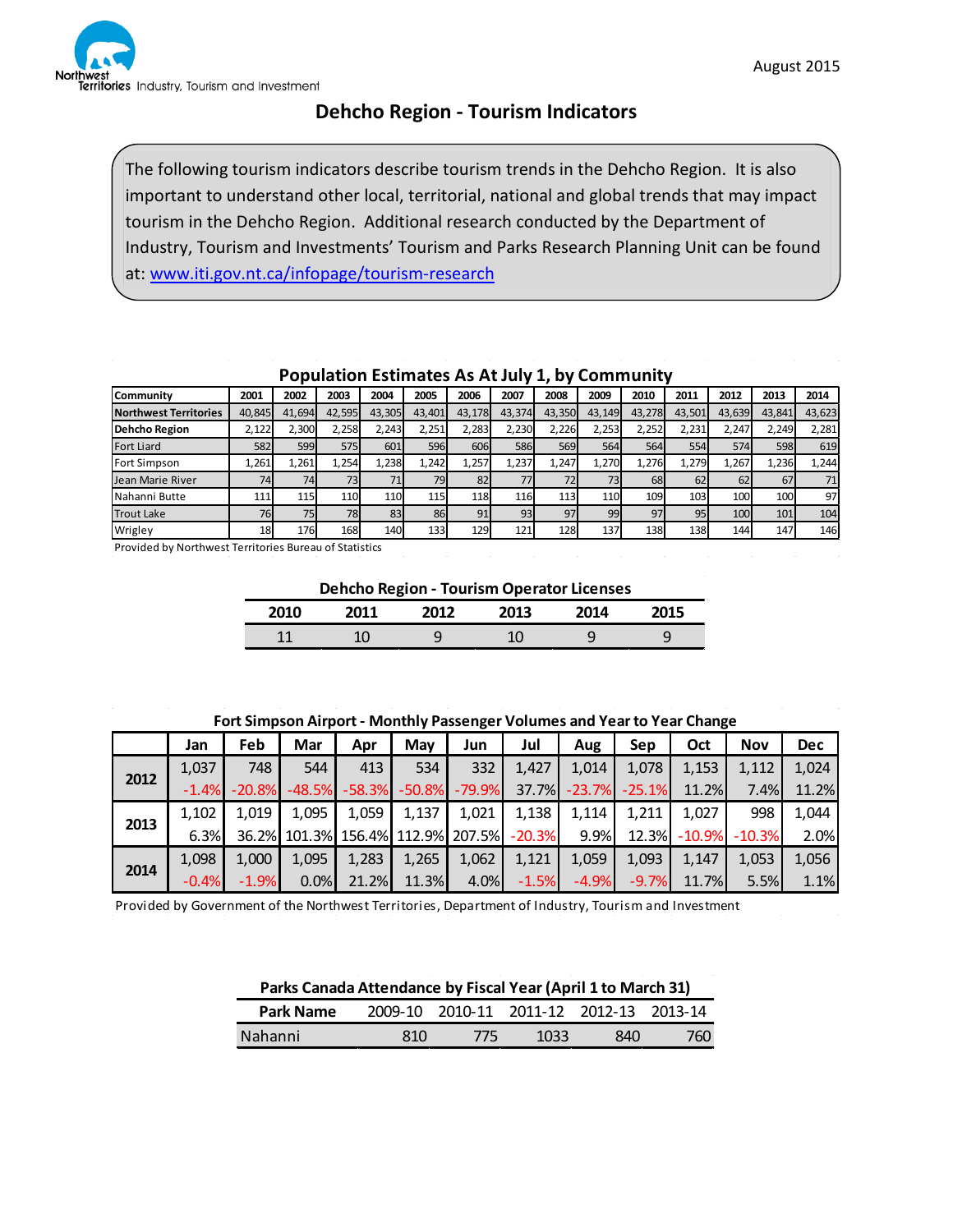| Dencho Territorial Parks - Overnight Visitor Numbers |       |       |       |       |       |  |  |
|------------------------------------------------------|-------|-------|-------|-------|-------|--|--|
| <b>Park Name</b>                                     | 2010  | 2011  | 2012  | 2013  | 2014* |  |  |
| <b>Blackstone</b>                                    | 540   | 221   | 419   | 384   | 402   |  |  |
| Fort Simpson                                         | 654   | 576   | 496   | 721   | 579   |  |  |
| Sambaa Deh                                           | 498   | 391   | 332   | 486   | 588   |  |  |
| Total                                                | 1.692 | 1.188 | 1.247 | 1.591 | 1.576 |  |  |

**Dehcho Territorial Parks - Overnight Visitor Numbers**

\* 2014 data estimates based on 2013 value of average party size

| Dehcho Territorial Parks - Visitor Origin by Permit Count |  |  |
|-----------------------------------------------------------|--|--|
|                                                           |  |  |

|                    | 2010  | 2011  | 2012  | 2013  | 2014  |
|--------------------|-------|-------|-------|-------|-------|
| <b>Northwest</b>   | 147   | 128   | 138   | 176   | 149   |
| <b>Territories</b> | 20.8% | 26.0% | 25.7% | 28.4% | 24.3% |
| Canada             | 423   | 223   | 292   | 305   | 315   |
|                    | 59.8% | 45.2% | 54.3% | 49.3% | 51.4% |
|                    | 63    | 87    | 56    | 61    | 58    |
| <b>USA</b>         | 8.9%  | 17.6% | 10.4% | 9.9%  | 9.5%  |
| Other              | 74    | 55    | 52    | 77    | 91    |
|                    | 10.5% | 11.2% | 9.7%  | 12.4% | 14.8% |
| <b>Total</b>       | 707   | 493   | 538   | 619   | 613   |

| <b>Park Name</b>  | 2010 | 2011 | 2012 | 2013 | $2014*$ |
|-------------------|------|------|------|------|---------|
| <b>Blackstone</b> | 2.41 | 2.51 | 2.51 | 2.59 | 2.59    |
| Fort Simpson      | 2.40 | 2.35 | 2.21 | 2.62 | 2.62    |
| Sambaa Deh        | 2.36 | 2.44 | 2.26 | 2.48 | 2.48    |
| Total             | 2.39 | 2.41 | 2.32 | 2.57 | 257     |

\* No party size available for 2014 - calculations based on 2013 data

| Dehcho Territorial Parks - Average Length of Stay (days) |      |      |      |      |      |  |  |
|----------------------------------------------------------|------|------|------|------|------|--|--|
| <b>Park Name</b>                                         | 2010 | 2011 | 2012 | 2013 | 2014 |  |  |
| Blackstone                                               | 1.07 | 1.08 | 1.04 | 1.07 | 1.53 |  |  |
| Fort Simpson                                             | 1.72 | 1.80 | 2.01 | 2.43 | 1.63 |  |  |
| Sambaa Deh                                               | 1.29 | 1.41 | 1.31 | 1.48 | 1.93 |  |  |
| Total                                                    | 1.39 | 1.55 | 1.52 | 1.80 | 1.73 |  |  |